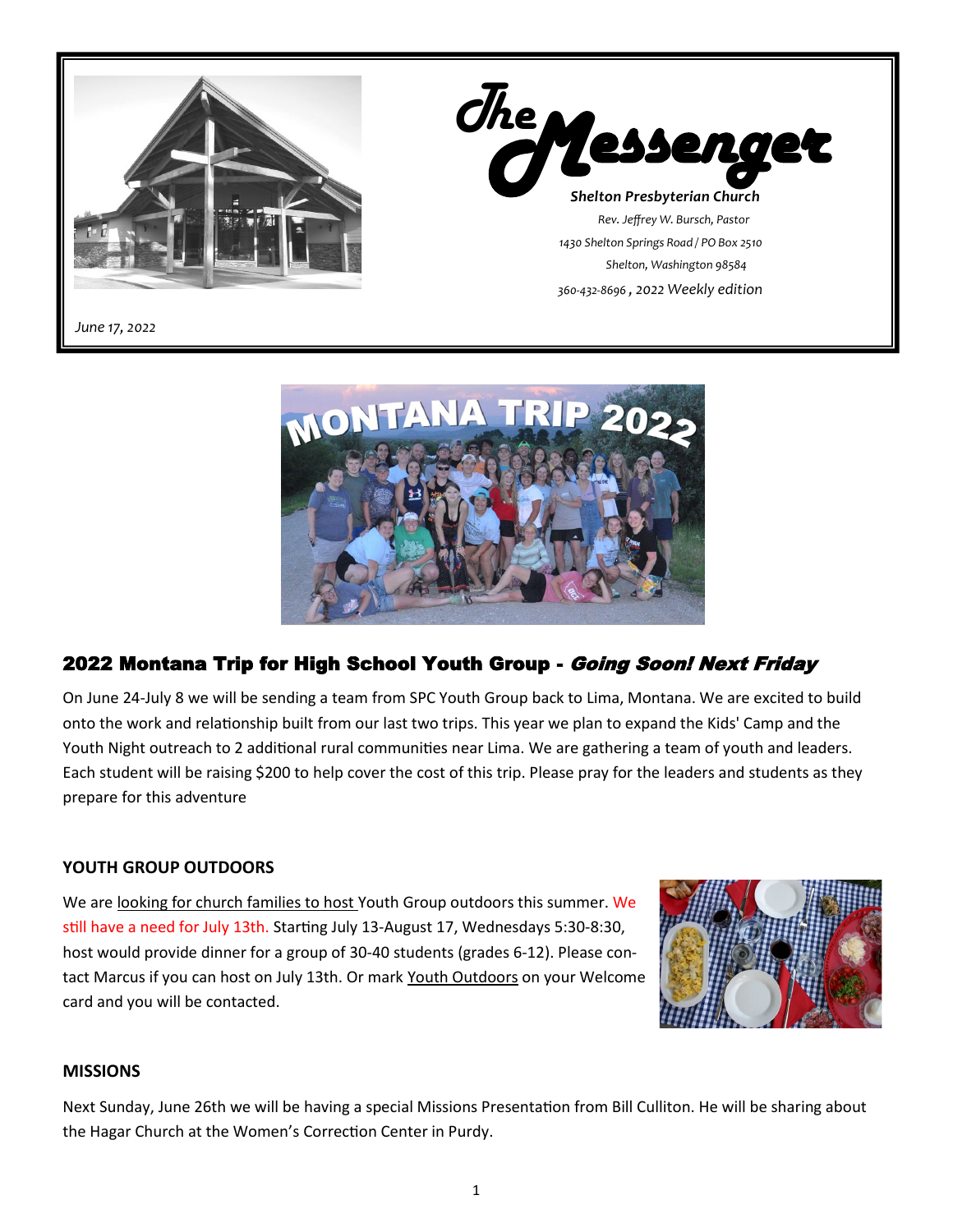# Bible Studies:

August

#### *Women' Bible Study*

They will be taking a break for the summer June, July &



#### *Men's Bible Study*

Men rotate leadership of this study. Men meet every Thursday at 8:00 AM, in person at the church.

#### *Thursday Night Bible Study*

Pastor Jeff leads this study. This study meets every other week on Thursday at 7:00 PM, in person at the church. Light dinner beforehand at 6:30 PM.

# July Birthdays

- 1 Bea Utley 17 Dave Miser
- 2 Kevin Angevine 17 Julie Scott
	-
- 3 Brian Avery 18 Skyler Johnson
- 6 Braden Bursch 18 Pennie Lindley
- 
- 6 Jayden Scott 20 Alison Schmidlin
- 8 Leslie Burkhalter 22 Brian Avery, Jr
	-
- 15 Janna Johnsen 22 Leonard Larson
- 15 Kathy Kent-Lanning 29 Michael Gillman
- 16 Kathi Ashbaugh 31 Susan Hanson
- 16 Karen Bowen

# Children & Family Ministries Kids for Christ (Sunday School)

Children in Kindergarten through Fifth grade are welcome to join us for Kids for Christ in classroom 1. Children will be dismissed from the service. We ask that children who have not attended Kids for Christ yet this year bring their parents with them to fill out a brief form before returning to worship. *Masks are optional*. Children ages birth through four years old are welcome in our nursery during the service. Please feel free to drop them off before the service and they will be cared for.

# **SPC YOUTH NEWS**

Contact Pastor Marcus for more information on activities: 206-713-3334 or email: marcusandericlifton@gmail.com Scholarships are available if needed Masks are optional for indoor meetings

#### **Combined Youth Group Grades 6-12 Meet at Church Wednesdays from 6:00pm-8:00pm**

| <b>Financial Update</b> |                 |                 |                   |
|-------------------------|-----------------|-----------------|-------------------|
| <b>General Budget</b>   | <b>Received</b> | <b>Budgeted</b> | <b>Difference</b> |
| Last Week               | 1,677           | 6,228           | $-4,551$          |
| For the Month           | 9,939           | 12,456          | $-2,517$          |
| YTD                     | 135,459         | 149,471         | $-14,012$         |
| <b>Mortgage Giving</b>  | <b>Received</b> | <b>Budgeted</b> | <b>Difference</b> |
| Last Week               | 338             | 1,681           | $-1.343$          |
| For the Month           | 2,073           | 3,362           | $-1.289$          |
| YTD                     | 36,898          | 40,343          | $-3.445$          |
|                         |                 |                 |                   |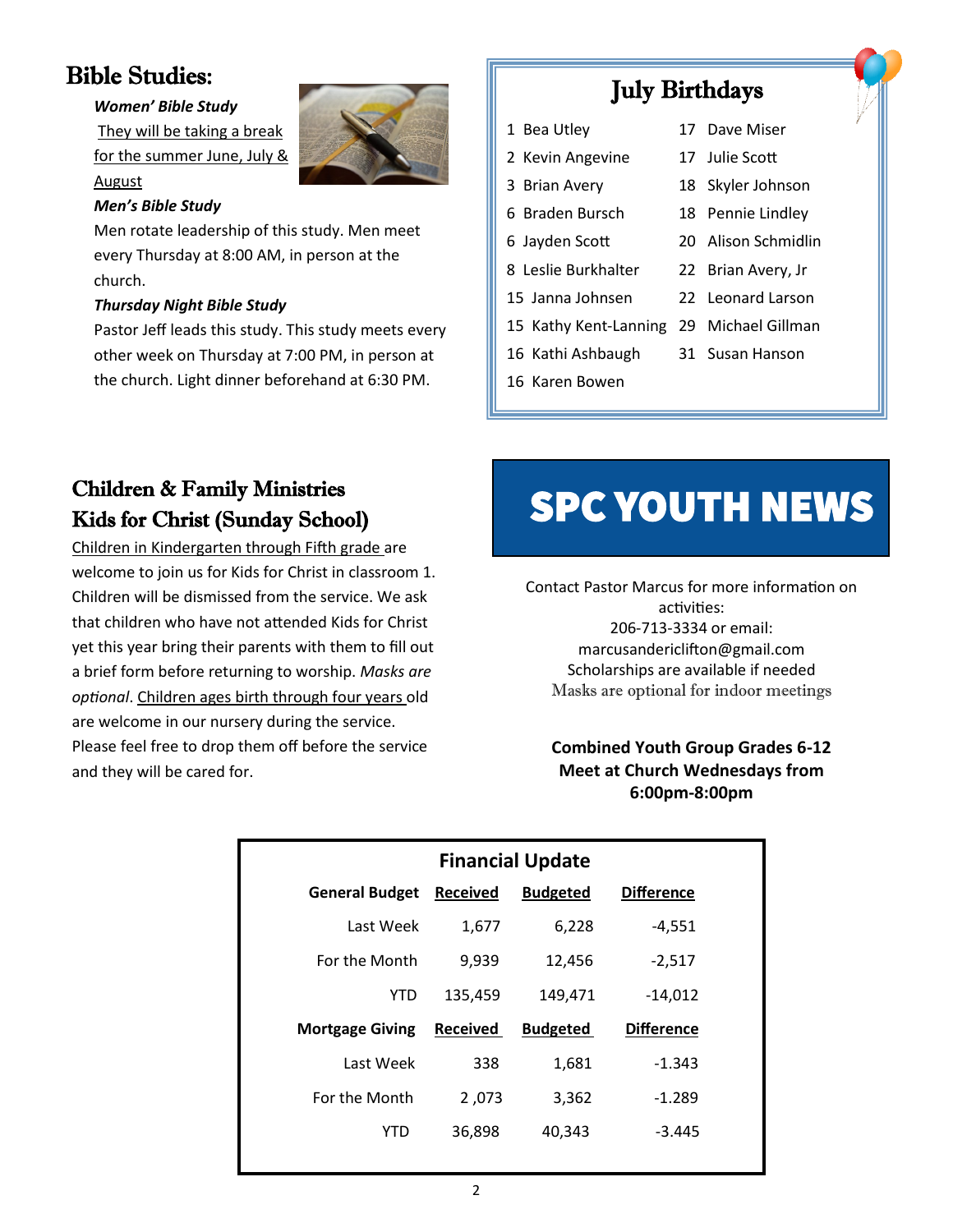# **Kids Camp 2022**

# **We need volunteers to help us serve our community's kids.**

**The dates are set for July 19-22.**

**From setup to tear down, crafts to games, kitchen helpers to group leaders, one day or the full week, there is a job for anyone to help.**

# **Tentative Daily Schedule**

**Monday, July 18** 9:00: Setup

11:00: Mandatory meeting

## **Tuesday-Friday, July 19-22**

8:00: Registration Team Arrival (maybe adjusted depending on need) 8:30: Volunteer Arrival 9:00-10:00: Opening/drama/snack 10:00-11:40: Rotations\* 11:45-12:00: Music/close, sack lunch to go 12:00-12:30: Cleanup

## **\*Rotations:**

Story/lesson **Crafts** Outdoor games

# **Our Daily Lessons**

Day 1: God Promises a King to Save Us Day 2: God Promises a King to Lead Us Day 3: God Promises a King to Comfort Us Day 4: God Promises a King to Be With Us

#### **Memory verse:**

Isaiah 9:6-7a A child has been born for us. We have been given a son who will be our ruler. His names will be Wonderful Advisor and Mighty God, Eternal Father and Prince of Peace. His power will never end; peace will last forever.

**Please contact Michelle Johnson at 360-581-9907 or email at cutesy\_05@hotmail.com or you can mark Kid's Camp on your Welcome card and you will be contacted.**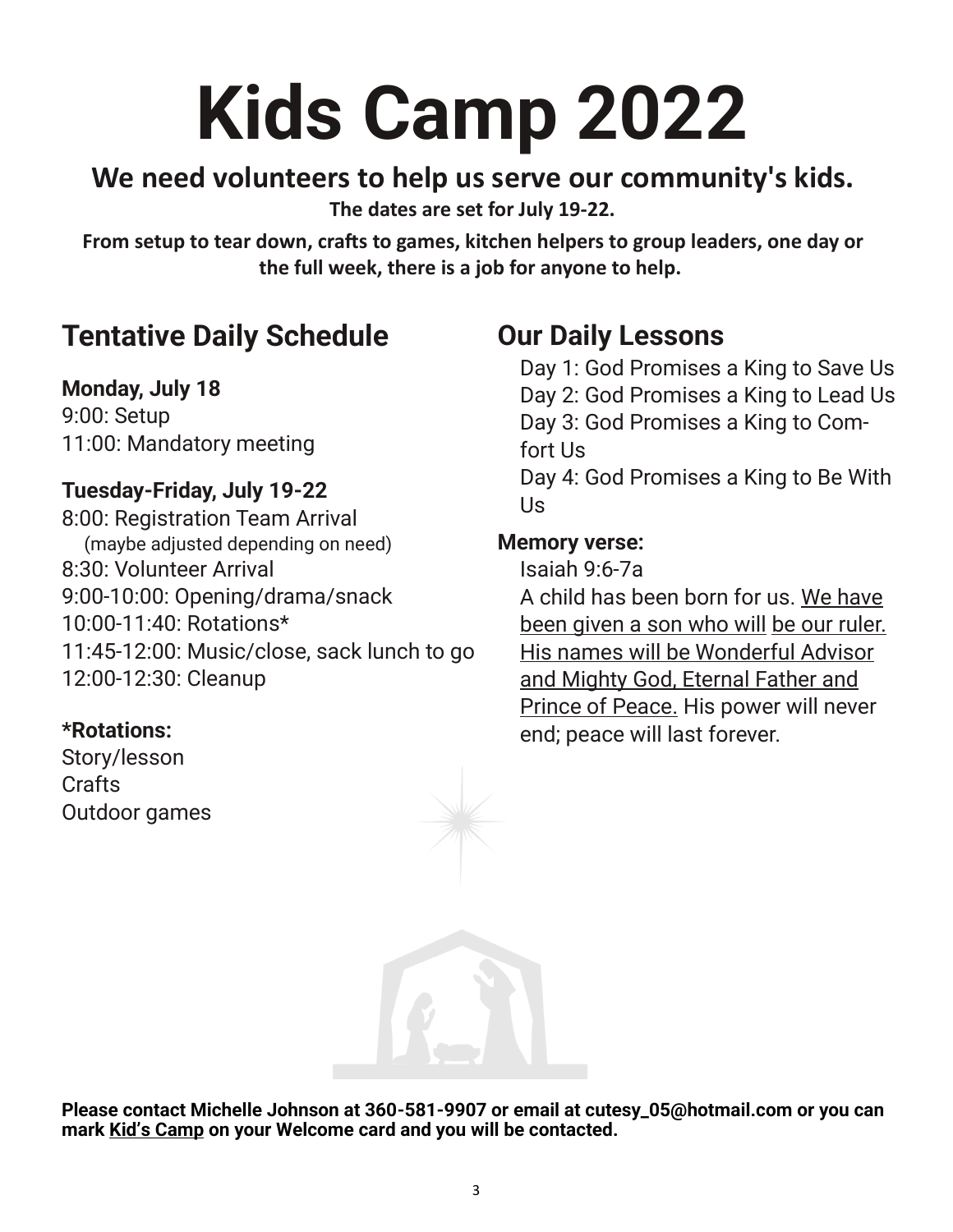#### From Tina VanderWal

We had an early Father's Day and a belated birthday for my husband Chuck last Sunday. All of our kids and their families in this area joined us. Watching my husband blow out the candles on his cake, I thought about all the fathers out there and how special they are. Good fathers give their children a strong and sturdy foundation to build their lives upon. They are the providers for their families. In the olden days, men were the only ones providing income for their families as the wives stayed home to provide care for their children. Now that part for most families has become a shared duty between husbands and wives.

The dads also provide the security in the families. My husband to this day still makes sure that all the doors are locked before we retire to bed. A reminder of that security came up this weekend. As our grandkids walked into our rec room, we heard some screams. "Grandma, Grandpa there's a huge spider on the ceiling!" We have vaulted ceilings in there, so it was close to 20 feet up. They were absolutely correct, though, it was huge, probably a wolf spider. I don't know about you, but spiders freak me out. Luckily, Chuck takes care of them for me. It was a pretty amusing scene listening to them strategize how to remove this spider without it falling on someone. A vacuum cleaner and a tall ladder did the trick. Problem solved and now our grandchildren felt safe to play in that room.

Good fathers are also there for you, to watch all your special activities and to be there to catch you if you fall. For me, my stepfather, Robert Hacker was my "good" father. My biological father was pretty much absent for most of my life. Whereas, Dad (Robert) came to every activity I was in, including a father daughter dance. He also picked me up when I fell, literally. When I came crying home after knocking out four teeth from a fall off my bicycle, Mom had to restrain Dad, because he had just taken a shower and was about to run outside to me in his underwear. He was a good father, and I was so blessed to have him.

Watching my husband with our children, I know that he is a good, no, a great father, and a wonderful grand-father, and I feel so blessed that I and all our children have him in our lives. And let's not forget the "Best" Father of all, our heavenly Father, God. Who provides for us daily all our needs. Who protects and guides us throughout our lives. And who is always there for us, ready to pick us up when we fall.

Lord, please bless all the Fathers in our congregation as we celebrate Father's Day and thank you for being the awesome Father you are and a wonderful model for all fathers to emulate. Happy Father's Day!

"<sup>16</sup> May our Lord Jesus Christ himself and God our Father, who loved us and by his grace gave us eternal encouragement and good hope, **<sup>17</sup>** encourage your hearts and strengthen you in every good deed and word." 2 Thessalonians 2:16-17.

#### NOTE FROM KAREN HILBURN

I need help giving quilts to those in the church who are ill. We need completed quilts from those who can make them.

Please contact me at 360 490-2153 or mark quilts on your Welcome card on Sunday. Thank you.